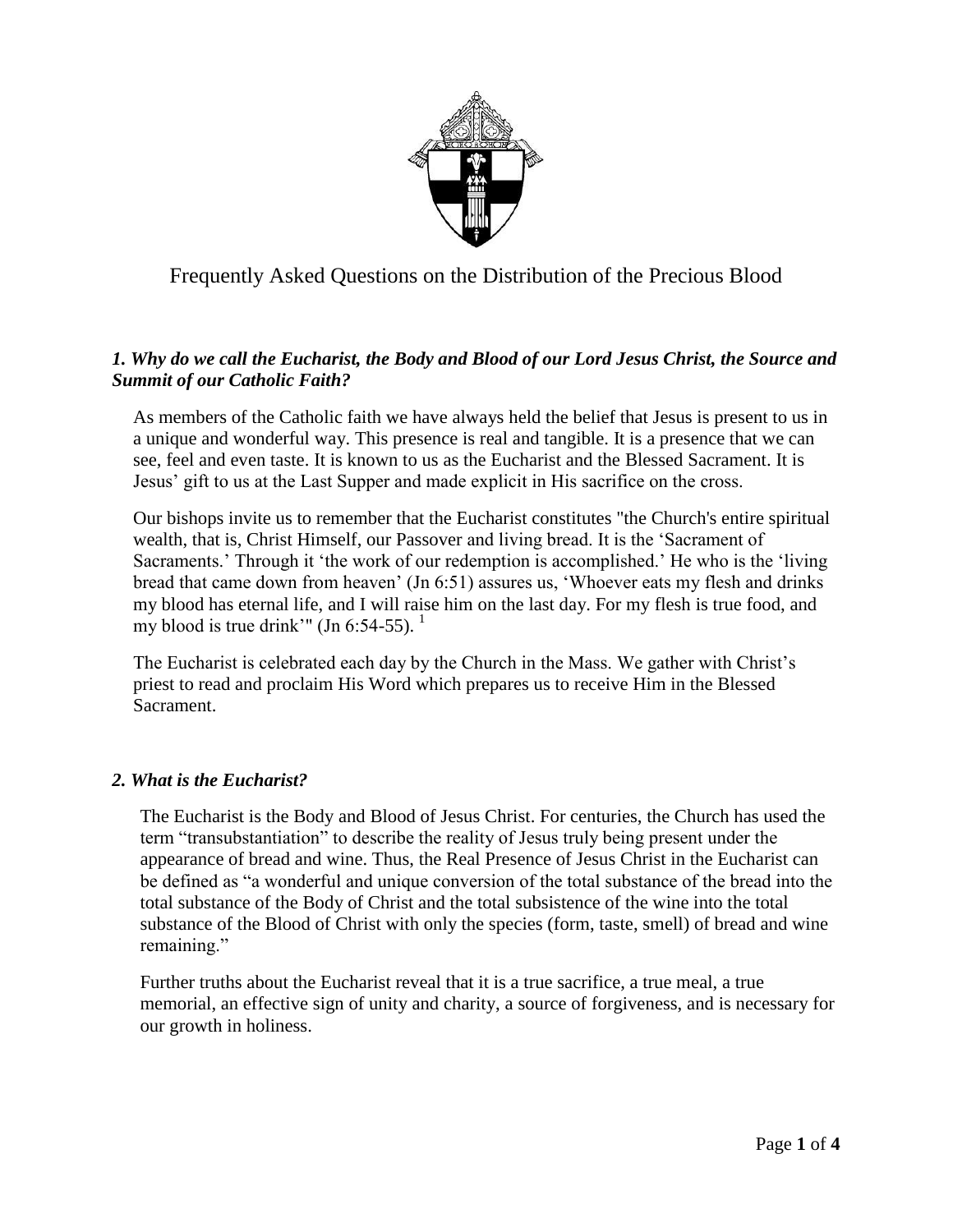#### *3. What is the general history of Communion under the form of the Precious Blood?*

"From the first days of the Church's celebration of the Eucharist, Holy Communion consisted of the reception of both species in fulfillment of the Lord's command to 'take and eat take and drink.' The distribution of Holy Communion to the faithful under both kinds was thus the norm for more than a millennium of Catholic liturgical practice. The practice of Holy Communion under both kinds at Mass continued until the late eleventh century, when the custom of distributing the Eucharist to the faithful under the form of bread alone began to grow." $^2$ 

The Church Fathers at Vatican II reinstated and reaffirmed the practice in the 1963 document Sacrosantum Concilium (Constitution on the Sacred Liturgy). Since then the Diocese of Manchester embraced the practice in its parishes and institutions. The bishop reaffirmed the practice of distribution of communion under both forms when he promulgated the Guidelines for Care and Celebration of the Eucharist in the Diocese of Manchester in 2000.

With the advent of the new General Instruction of the Roman Missal  $3<sup>rd</sup>$  Typical Edition in 2001 (and the new English translation of the Missal in 2011) a new emphasis and affirmation was placed on the practice for all dioceses and parishes. Finally, to clarify any misunderstandings and to renew its proper practice, the United States Conference of Catholic Bishops issued the Norms for the Distribution of Communion under Both Forms (2002) with clarification from the Congregation of Divine Worship in Rome document Redemptionis Sacramentum (2004) on the proper celebration of the Mass.

These official documents all share that it is the responsibility of the bishop to promote and regulate the distribution of Communion under the form of the Precious Blood in his diocese.

## *4. What should I know about the current practice of distribution of the Precious Blood of Our Lord in the Diocese of Manchester?*

This past Advent all the parishes were invited to begin a time of reflection, evaluation and catechesis concerning the Precious Blood. The cessation of distributing Communion from the chalice for the faithful was begun as a pastoral impetus for the reflection (to grow deeper in our devotion) and evaluation (to make sure that the distribution of the Precious Blood was being done with reverence and following the Church's procedures). We have now entered the catechetical phase to prepare us for the re-institution of this practice beginning on Holy Thursday at the celebration of the Mass of the Lord's Supper.

## *5. What has the reflection period produced?*

The reflection period was a time to recall the gift of the Eucharist which Jesus gave to us at the Last Supper. It was at that time, that first Holy Thursday, that he told his disciples to "take this (bread) all of you and eat it, for this is my body," and likewise, "take this all of you (the chalice of wine) and drink from it from it, for it is the cup of my blood, the blood of the new and everlasting covenant." This directive of Jesus' to "take and eat," and to "take and drink" recalls the Eucharistic teaching (John 6) that "whoever eats my body and drinks my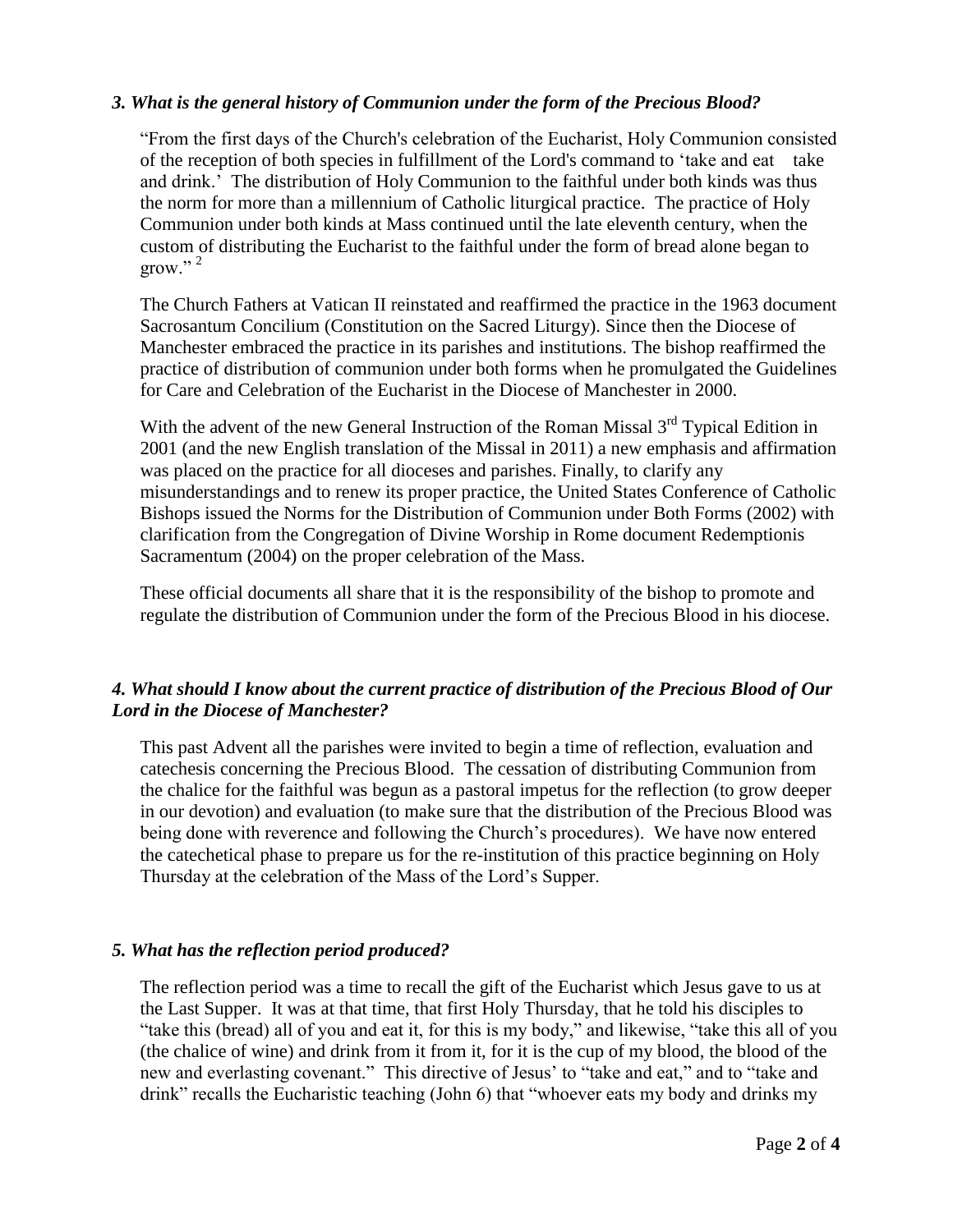blood will have eternal life." Thus, the Eucharist, the Body and Blood of our Lord, is the source and summit of the faith of the Catholic disciple.

#### *6. What has the evaluation period of the form of distribution of the Precious Blood produced?*

The evaluation stage has allowed us to assess our practice of distribution by challenging us to review the quality of the wine, the quality of the chalices, and each parish's procedure for distribution of the Precious Blood and purification of vessels.

#### *7. What does the catechetical period include?*

In a recent letter to all the priests, pastors and religious of the diocese the bishop stated his catechesis will include:

- A reflection based on Sacred Scriptures, specifically the Old Testament sources of Exodus, Leviticus, and Deuteronomy with the observance of the Passover Seder.
- A New Testament reflection of our encounter with Jesus in the Gospels through His public ministry prior to the Last Supper and Passion.
- A closing reflection on the Institution Narrative as seen in the Synoptics Gospels and the Bread of Life Discourse of John's Gospel.

Only after study and reflection on these important Scriptural references will we have the necessary preparation to approach with awe the practicum, not as instruction on mere logistics, but as nothing less than re-appreciating the reverence due to such an awesome reality.

Finally, with this catechesis in place the reintroduction of the distribution and reception of Holy Communion Under Both Kinds according to the Universal norms, the USCCB norms, and thus, local diocesan norms will commence on Holy Thursday.

## *8. What do we mean when we say that Communion under both forms (the Eucharistic Bread and the Precious Blood) is a "fuller sign" within the Rite of Communion with our Lord?*

Jesus Christ, Incarnate, Crucified and Risen, body and blood, soul and divinity is truly and fully present when we communicate under the form of the Host only. This is known as the virtue of concomitance. Thus, nothing is held back from Christ's true presence or his grace when we receive under one form only. However, we use the term, "fuller sign" when we receive under both species (Body and Blood) as we engage in our Lord's desire that we "take and eat, take and drink".

"Holy Communion has a more complete form as a sign when it is received under both kinds. For in this manner of reception a fuller sign of the Eucharistic banquet shines forth. Moreover there is a clearer expression by which the new and everlasting covenant is ratified